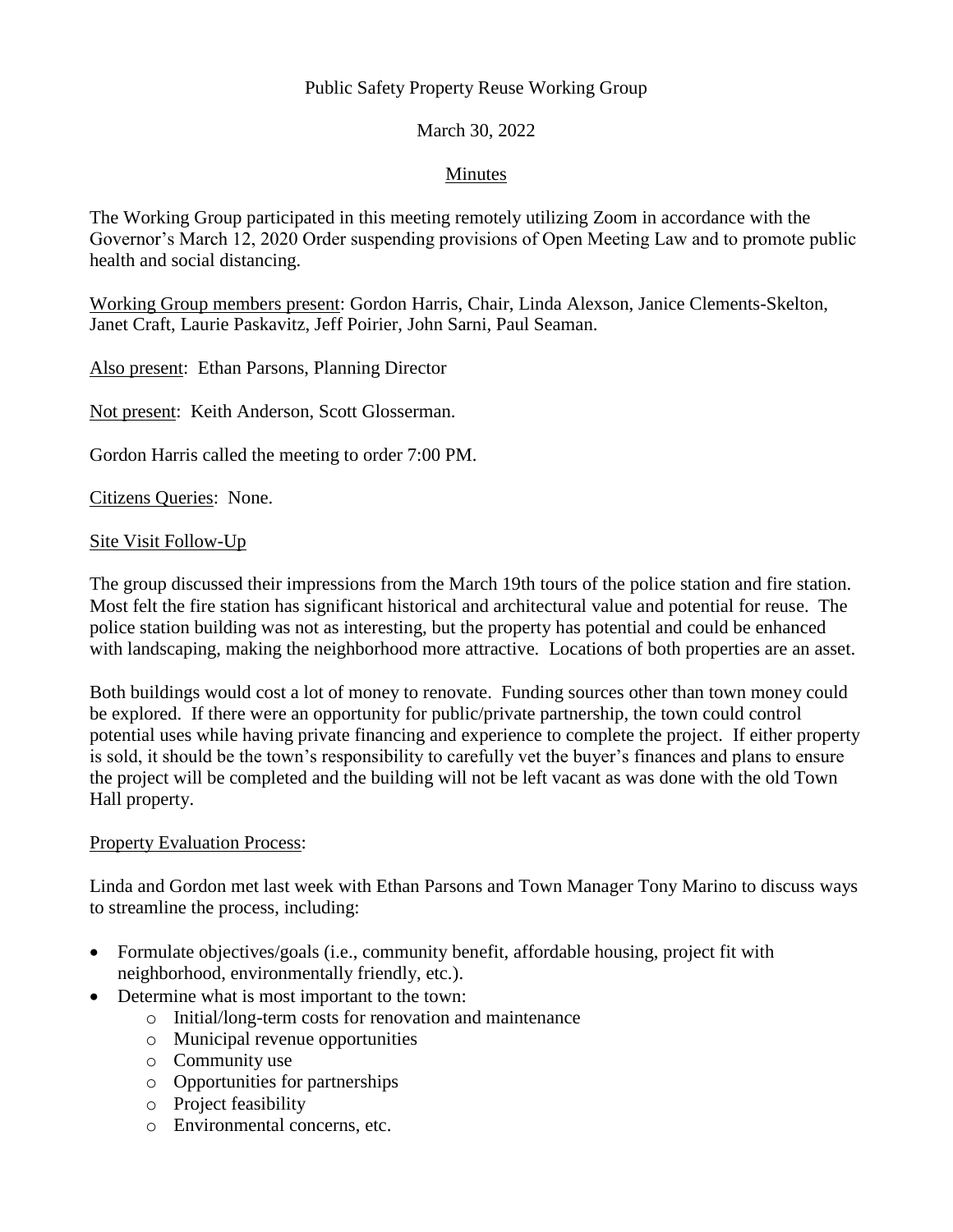Ethan Parsons emphasized it is important to consider initial and long-term costs to town. Potential revenue should also be considered. We need to clearly define what both of the sites are (acreage, parking, other buildings, etc.).

Gordon outlined the process Beverly went through with the Briscoe Middle School: Site analysis, existing conditions, structural analysis, architectural assessment, parking assessment, handicap accessibility, landscaping, code compliance, weatherization, HVAC, electrical, water/sewage, uses conception and assessment, municipal space needs assessment, community needs assessment, cost analysis. Ethan will send those materials to the group.

The fire department is listed with the Massachusetts Historical Commission (site: MACRIS) but Gordon doesn't believe it is on the National Register, and there is no preservation agreement on the building.

There should be regular check-ins with the Select Board as to their plan for this process.

Discussion of the approval process for selling town-owned properties, whether it must go to town meeting. The sale of the old town hall, Burley School, Shatswell School and the "annex" behind town hall were examples, as was the Memorial Building that later became senior housing.

### Next steps:

Survey: Ethan will send Janice information on how the Community Development Plan survey process was done. A survey could solicit residents' feedback on what they like about the sites, what they'd like to see there, etc., to get a sense of what's important to the community. Public outreach and engagement is important. The initial survey should be more of a big-picture, visioning process.

Janice and John will work on creating a survey. Group members can e-mail them with suggestions for survey questions.

Laurie and Gordon will create a list of former municipally-owned buildings.

Jeff will help research annual town meeting warrants to locate sales of town-owned buildings.

Ethan will do some research to get much clearer definition of the 2 properties, site configuration, etc.

### New Business:

Public gardens status. Test borings on the new public safety site (location of the community gardens) were going to be done earlier in the year but now they will probably be done during the gardening season. Representative from the gardeners expressed to Gordon that it would be too difficult to find a new space for this year so they will plan to use the current location. The YMCA knows about the gardens not being available after this year and is exploring the possibility of offering some of their land for community gardens. The current gardens are about  $\frac{3}{4}$  acre. We expect to invite the Y one of our upcoming meetings to discuss.

Janet offered to contact the gardeners' representative and the YMCA. She won't be at the next meeting but will report back to Laurie and Laurie will update the group